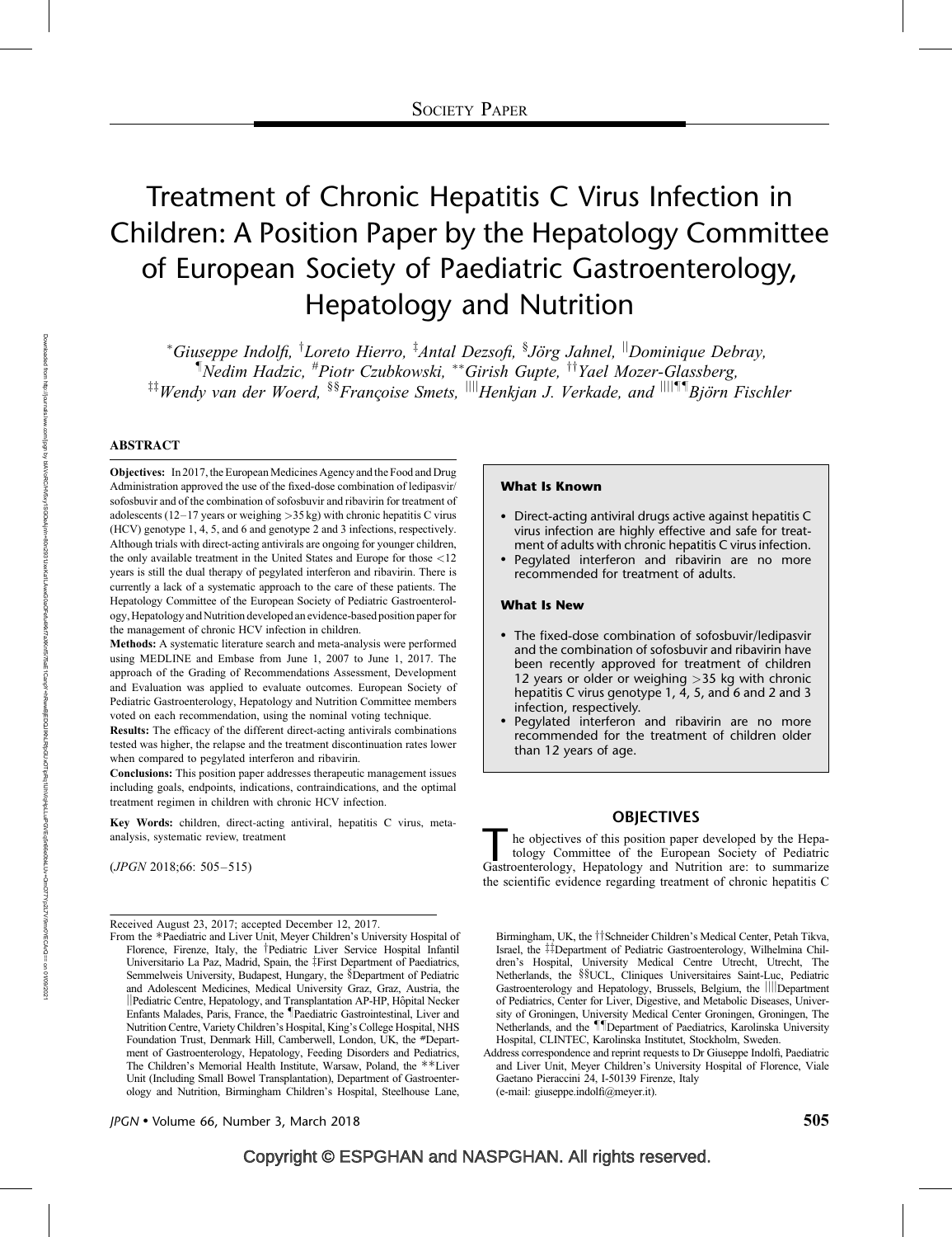virus (HCV) infection in children performing a systematic review and meta-analysis on the topic; to provide an extensive description of the state of the art of direct-acting antivirals (DAAs) development in children; to assess the actual and future role of IFN-based treatments and of IFN-free DAAs combinations in the current and future dynamic clinical environment; to provide consensus and recommendations on treatment of chronic HCV infection in children.

This position paper was developed to assist pediatricians and patients in the clinical decision-making of treating children with chronic HCV infection. Furthermore, it could assist policy makers in optimizing the development of new drugs for HCV-infected children.

#### BACKGROUND

The treatment perspective for HCV-infected patients has evolved substantially with the introduction of the first DAA-active against HCV in 2011. Nowadays, chronic HCV infection in adults is easy to treat. Ten different oral regimens have been licensed by European Medicines Agency (EMA) and the Food and Drug Administration (FDA) for treatment of adults with chronic HCV infection (Table 1). Each of these regimens can be used for achieving high (>90%) sustained virological response (SVR) rates in 12 weeks, independent of viral genotype, stage of fibrosis, and of co-infection with human immunodeficiency virus  $(HIV)$   $(1-4)$ . For certain populations, equally high SVR rates can be achieved by even shorter treatment durations, that is, 8 weeks.

The drugs currently licensed in Europe and United States for the treatment of chronic HCV infection in children, with age- and weight-specific limitations are IFN, pegylated interferon (PEG IFN), ribavirin and, recently, the fixed-dose combination of ledipasvir/sofosbuvir and sofosbuvir (Table 2). Few data are available on the pediatric use of DAAs and 8 trials are ongoing (Table 3). Although new treatments are expected to be approved for pediatric use for all age groups in the near future, there is uncertainty on the currently optimal approach to treat children with chronic HCV infection. Furthermore, there is concern as the timelines for the completion of the registration studies of the new drugs for children are far off  $(5,6)$ .

#### Epidemiology of Hepatitis C Virus Infection in Children

The seroprevalence and burden of HCV infection in children are not well established. World Health Organization (WHO) recently estimated that in 2015, 71 million persons were living with HCV infection in the world (7). No pediatric data were provided in the WHO report (7). In a previous comprehensive review of the published literature on HCV epidemiology the global pediatric prevalence of anti-HCV was estimated at 11 million with 6 million viremic children (8). Preliminary results of a recent systematic review of HCV antibody seroprevalence in children, estimated that 13.2 (11.5–21.2) million children aged between 1 and 15 years are HCV infected worldwide (9). The prevalence of HCV was higher among children treated for malignancy, those with renal TABLE 1. Direct-acting antivirals against hepatitis C virus approved by the European Medicines Agency and the Food and Drug Administration in adults (date: August 2017)

| Drug name                                   | Producing company |
|---------------------------------------------|-------------------|
| Daclatasvir                                 | <b>BMS</b>        |
| Elbasvir/grazoprevir                        | <b>MSD</b>        |
| Glecaprevir/pibrentasvir                    | Abbyie            |
| Ledipasvir/sofosbuvir                       | Gilead            |
| Ombitasvir/paritaprevir/ritonavir           | Abbyie            |
| Ombitasvir/paritaprevir/ritonavir/dasabuvir | Abbvie            |
| Simeprevir                                  | Janssen           |
| Sofosbuvir                                  | Gilead            |
| Sofosbuvir/velpatasvir                      | Gilead            |
| Sofosbuvir/velpatasvir/voxilaprevir         | Gilead            |

failure requiring hemodialysis and those who had undergone surgical procedures (10). Nowadays, vertical transmission from mother to the child is the main route of acquisition of HCV in childhood (11). In high-income countries, horizontal transmission through injection drug use has been described as an emerging and concerning route of acquisition of HCV in adolescents (12). On the other side, in low-income countries, iatrogenic transmission and transmission through traditional practices such as scarification and circumcision could account for the higher prevalence of the infection (13).

### Natural History of Hepatitis C Virus Infection in Children

Following vertical transmission of HCV, in the absence of treatment, 20% of the children clear the infection spontaneously, usually in the first 4 years of life, whereas the remaining 80% develops chronic infection that persists into adulthood (14–16). Chronic HCV infection is usually asymptomatic during childhood (14,15,17). Mild hepatomegaly was the only clinical finding reported in 10% of the children enrolled in a large, European, multicenter, prospective study of 266 infants born to HCV-infected mothers (15). In this cohort (15) and also according to the data of the largest pediatric observational study on chronic HCV infection (14), persistently raised alanine aminotransferase levels were observed in almost 50% of the children during follow-up. Extrahepatic manifestations of the infection that are potentially severe in adults (18), are rare in children (19) with the exception of subclinical hypothyroidism and autoimmune thyroiditis, described in 11% and 5.6% of HCV-infected children, respectively (20).

To date, when compared to adults, there is only limited amount of information concerning histopathology of the liver in children with chronic HCV infection (21). A wide spectrum of findings, ranging from no histopathological abnormalities to cirrhosis, have been described (17,22–31). The majority of the children presents a near normal liver histology after more than 2 decades of infection (22,23,25,31). Few children with advanced

ESPGHAN is not responsible for the practices of physicians and provides guidelines and position papers as indicators of best practice only. Diagnosis and treatment is at the discretion of physicians.

Supplemental digital content is available for this article. Direct URL citations appear in the printed text, and links to the digital files are provided in the HTML text of this article on the journal's Web site ([www.jpgn.org](http://www.jpgn.org/)).

G.I. is investigator in a Gilead Sciences-sponsored clinical trial (ClinicalTrials. gov identifier: NCT02175758). L.H. participated as subinvestigator in

ABBVIE's sponsored study on Ombitasvir, Paritaprevir, Ritonavir, Dasabuvir (M14-748 EudraCT 2015-000111-41). The remaining authors report no conflicts of interest.

Copyright  $@$  2017 by European Society for Pediatric Gastroenterology, Hepatology, and Nutrition and North American Society for Pediatric Gastroenterology, Hepatology, and Nutrition

DOI: [10.1097/MPG.0000000000001872](http://dx.doi.org/10.1097/MPG.0000000000001872)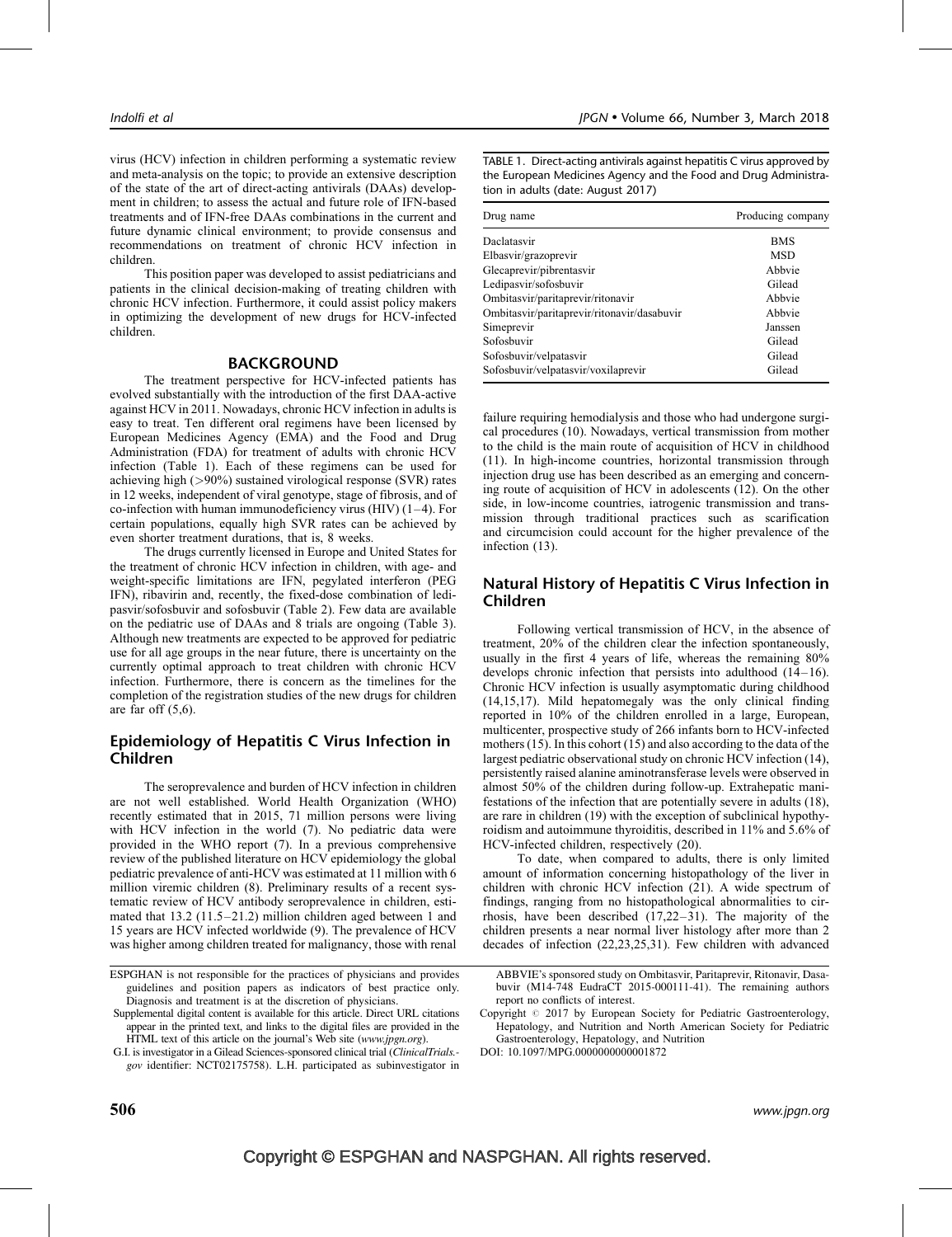| Drug                              | Age, yr   | Genotype | Dosage                                           | Route of administration |
|-----------------------------------|-----------|----------|--------------------------------------------------|-------------------------|
| Interferon $\alpha$ -2b           | $3 - 18$  | $1 - 6$  | $6 \times 10^6$ IU/m <sup>2</sup> 3 times a week | Subcutaneous            |
| Pegylated interferon $\alpha$ -2a | $5 - 18$  | $1 - 6$  | $100 \mu g/m^2$ per week                         | Subcutaneous            |
| Pegylated interferon $\alpha$ -2b | $3 - 18$  | $1 - 6$  | $1.5 \mu$ g/kg per week                          | Subcutaneous            |
| Ribavirin                         | $1 - 18$  | 1–6      | 15 mg/kg per day in 2 divided doses              | Oral                    |
| Sofosbuvir                        | $12 - 17$ | 2, 3     | $400 \,\mathrm{mg/day}$                          | Oral                    |
| Ledipasvir/sofosbuvir             | $12 - 17$ | $1, 4-6$ | $90/400$ mg/day                                  | Oral                    |

TABLE 2. Drugs approved by the European Medicines Agency and the Food and Drug Administration for treatment of children with chronic hepatitis C virus infection (date: August 2017)

liver disease have, however, been identified as young as 3 years and as early as 1-year postinfection (14,22).

Children tend to have more indolent HCV infection than adults. According to the results of the main studies on the topic, liver fibrosis slowly increases with the patient's age (17,23,24,28), the duration of the infection (23–25), and the severity of histological necroinflammation (22,23,28–30), although some studies failed to find these associations (22,30,32). The risk of cirrhosis in children suffering from chronic HCV infection is 1% to 4% while bridging fibrosis and severe inflammation were described in approximately 15% (14,15,17,22). Hepatocellular carcinoma is rare (14,22) with only 3 cases so far described (33,34). Comorbidities such as malignancy, hematological diseases with iron overload and viral coinfections (HIV and hepatitis B virus [HBV]), and alcohol consumption and obesity accelerate the development of severe liver disease (22,23).

#### Current Treatment for Children

Table 2 shows the drugs currently approved by the EMA and the FDA for treatment of children with chronic HCV infection, including their indications, age-specific limitations, dosage, and routes of administration. The fixed-dose combination of ledipasvir/ sofosbuvir and the combination of sofosbuvir and ribavirin have been approved by FDA and EMA in April and June to July 2017, respectively. These drugs can be used for treatment of adolescents  $(12-17 \text{ years})$  or children weighing more than 35 kg with chronic HCV genotype 1, 4, 5, and 6 and genotype 2 and 3 infections, respectively. Children younger than 12 years in the United States and Europe can be treated with the dual therapy of PEG IFN  $\alpha$ -2a or -2b and ribavirin. Children with HCV genotypes 1 or 4 infection should be treated for 48 weeks, whereas the ones with genotypes 2 or 3 should be treated for 24 weeks (21,35–38).

#### Direct-acting Antivirals

DAAs are classified into several categories, based on their molecular target: NS3/4A protease inhibitors, nucleotide and nonnucleotide inhibitors of NS5B polymerase, and NS5A inhibitors. The development of new combinations of DAAs is based on the concept that at least 2 drugs are needed to achieve the treatment goal of obtaining high virological response rates (>90%–95%) without selecting resistant mutants (39). When the backbone of the treatment is a nucleoside NS5B inhibitor (mainly sofosbuvir), only 1 other drug, an NS3/4A protease inhibitor or a NS5A inhibitor, is usually required. Conversely, a non-nucleoside NS5B inhibitor should be used together with both NS3/4A protease and NS5A inhibitors.

### Standard of Care for Adults

Regimens evaluated in clinical trials and showing excellent efficacy (SVR in >90%–95% of treated patients) and good safety have been included in international guidelines. The American Association for the Study of Liver Disease/Infectious Disease Society of North America (ISDA), the European Association for the Study of Liver Disease, and the Asian Pacific Association for the Study of the Liver and the WHO issued and continuously update treatment guidance  $(1-4)$ .

A recent Cochrane Group systematic review on DAAs showed the absence of a concrete effect of DAAs therapies in adults on complications related to chronic HCV infection such as hospitalization, liver deaths, and transplantations (40). Both the European Association for the Study of Liver Disease and American Association for the Study of Liver Disease /Infectious Disease Society of North America highlighted significant flaws in this analysis yielding misleading conclusions (41,42). These were mainly that the studies included in the review were not designed

TABLE 3. Ongoing studies with direct-acting antivirals in children and adolescents with chronic hepatitis C virus infection (last update September 2017)

| Combined regimens                                                 | Genotype   | Identifier          | Expected completion |
|-------------------------------------------------------------------|------------|---------------------|---------------------|
| Glecaprevir/pibrentasvir                                          | $1 - 6$    | NCT 03067129        | May 2022            |
| Ombitasvir/paritagrevir/ritonavir $\pm$ dasabuvir $\pm$ ribavirin | 1, 4       | NCT 02486406        | Sept 2019           |
| $S$ fosbuvir + daclatasvir                                        | 4          | NCT 03080415        | June 2018           |
| Ledipasvir/sofosbuvir <sup>*</sup>                                | 1, 4       | NCT 02868242        | April 2019          |
| Ledipasvir/sofosbuvir $\pm$ ribavirin                             | 1, 4, 5, 6 | NCT 02249182        | <b>July 2018</b>    |
| Sofosbuvir $+$ ribavirin                                          | 2, 3       | NCT 02175758        | April 2018          |
| Sofosbuvir/velpatasvir                                            | $1 - 6$    | <b>NCT 03022981</b> | Dec 2019            |
| Gratisovir + ribavirin                                            | $1 - 6$    | <b>NCT 02985281</b> | June 2018           |

- Egyptian children undergoing cancer chemotherapy.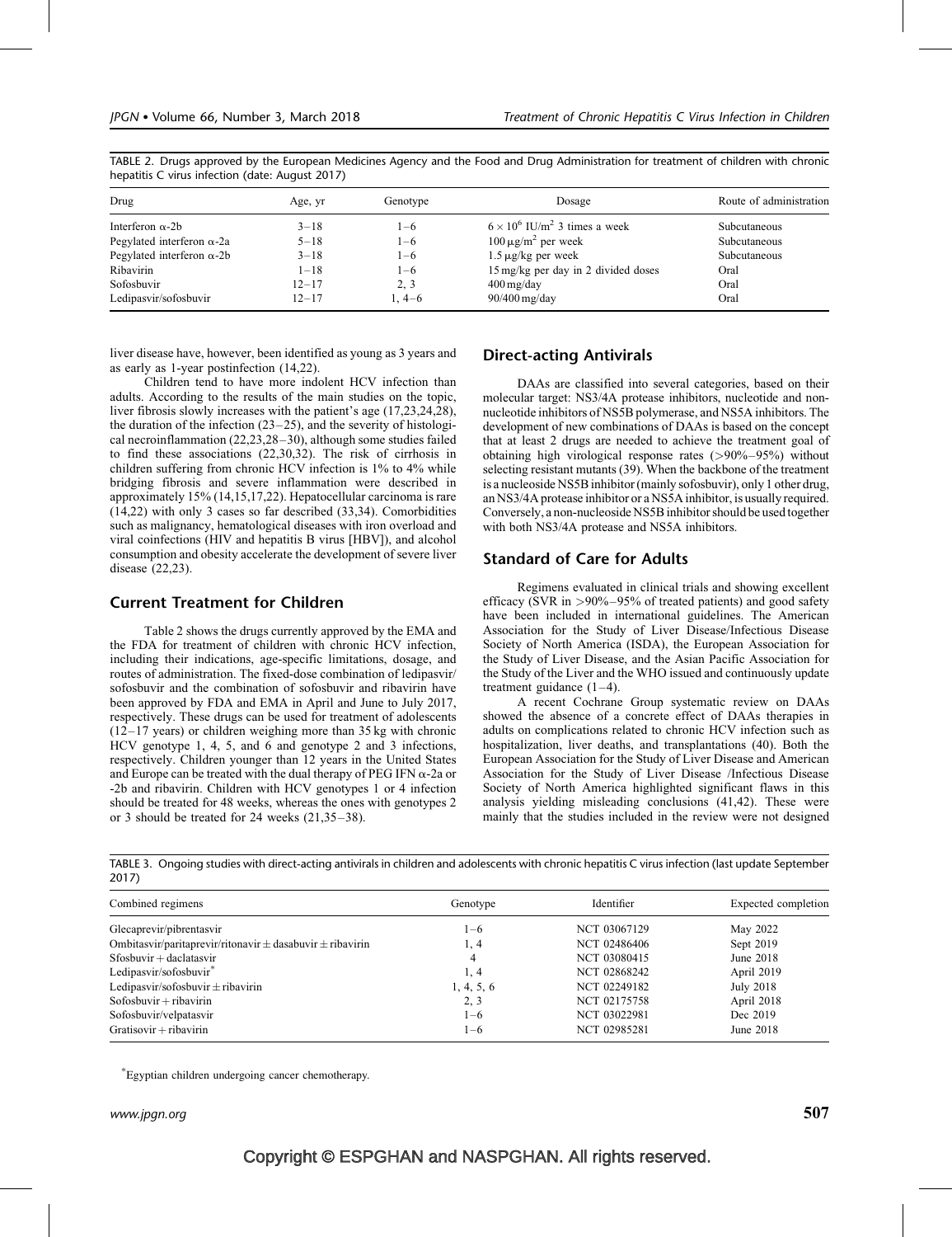to determine the long-term benefits of treatment in adults which in fact could be highly significant.

#### METHODS

Recommendations were based on evidence resulting from a systematic revision and meta-analysis of existing articles on the topic published up to June 1, 2017. Evidence was evaluated by the authors and classified as high (A), moderate (B), or low (C) quality according to the Grading of Recommendations Assessment, Development and Evaluation system (43). The strength of recommendations in the Grading of Recommendations Assessment, Development and Evaluation system was classified as outlined in Supplemental Table A (Supplemental Digital Content, <http://links.lww.com/MPG/B238>). These recommendations are based on currently licensed drugs and will be updated, following approval of new drug regimens by the national and European regulatory agencies.

# Systematic Review and Meta-analysis

A systematic literature search was conducted by 2 researchers (G.I., B.F.) working independently, in duplicate, using multiple keywords and standardized terminology in Medline, and EMBASE dating back to June 1, 2007 up to and through June 1, 2017 as reported in the Appendix 1 (Supplemental Digital Content, [http://](http://links.lww.com/MPG/B238) [links.lww.com/MPG/B238](http://links.lww.com/MPG/B238)). The following terms were used: ''hepatitis C virus''; ''children''; ''treatment''; and/or ''interferon''; and/ or ''direct-acting antiviral'' with the limits English language, human species and ages from birth to 18 years. Conference abstracts from the 2015 to 2017 annual meetings of the European Association for the Study of Liver Disease, American Association for the Study of Liver Disease, European Society of Pediatric Gastroenterology, Hepatology and Nutrition, North American Society of Pediatric Gastroenterology, Hepatology and Nutrition, and of the European Society of Paediatric Infectious Disease were also evaluated.

# Eligibility

Both randomized and open-label clinical trials assessing the efficacy of PEG IFN  $\alpha$ -2a or PEG IFN  $\alpha$ -2b in combination with ribavirin or of any DAA in children and adolescents (ages 3–18 years) with HCV infection were considered eligible. Eligible clinical trials had to provide a full treatment course to patients (48 weeks for HCV genotypes 1 and 4, or 24 weeks for HCV genotypes 2 and 3, and for DAAs 12–24 weeks independently of HCV genotype) and had to report the most significant data with regard to treatment (viral genotype, doses, SVR). Trials enrolling children coinfected with HIV and/or HBV or with comorbidities were excluded. We excluded observational or retrospective studies. Conference abstract data were excluded for IFN-based treatment as considered redundant and not affecting result of the meta-analysis, but were included for the newer DAAs combinations. The main reason for this was that some of the data available on the use of DAAs in children were up to June 1, 2017 still only available as abstracts. Abstracts were included if reporting on registered clinical trials on the use of DAAs in children; if the information contained was sufficiently clear and accurate to permit adequate comprehension and interpretation; and if the complete description of the design of the trial was available accessing *clin*icaltrial.gov using the registration number. Bibliographies of all relevant articles and of published systematic reviews were evaluated.

# Study Selection

Two investigators (G.I. and B.F.) working independently, in duplicate, scanned all abstracts and obtained the full text reports of

# Data of Interest

Data were abstracted for SVR, relapse, and treatment discontinuations due to a lack of virological response, virological breakthrough, or to an adverse event.

## **Definitions**

SVR was defined as undetectable HCV RNA 12 weeks (SVR12) or 24 weeks (SVR24) after treatment completion for DAAs or IFN-based regimes, respectively. Reappearance of HCV RNA in serum while still on therapy or after discontinuation of therapy were defined virological breakthrough and relapse, respectively.

### Data Analysis

The inter-rater reliability on inclusion of articles was assessed using the phi statistic  $(\phi)$ . Pooled proportions were calculated for each data of interest using a Freeman-Tukey–type arcsine square root transformation, and applying a random-effects model. Sensitivity analyses assessed differences in the outcome of the 2 treatment combinations overall and by HCV genotypes (1 and 4; 2 and 3, respectively). Pooled confidence intervals for difference in proportions analyses were conducted to assess whether meaningful differences existed between these combinations. All analyses were conducted using MedCalc Statistical Software version 17.6 (MedCalc Software bvba, Ostend, Belgium; [http://www.med](http://www.medcalc.org/)[calc.org](http://www.medcalc.org/); 2017).

#### **RESULTS**

The schematic of study selection process is provided in Figure 1, whereas the complete results of the searches are described in the Appendixes 2 to 5 (Supplemental Digital Content, [http://](http://links.lww.com/MPG/B238) [links.lww.com/MPG/B238](http://links.lww.com/MPG/B238)). Overall, 16 studies met the inclusion criteria (35–38,44–55). The inter-rater reliability for study inclusion was high ( $\phi = 1$ ).

### Pegylated Interferon and Ribavirin

Eleven studies reporting on combined treatment with PEG IFN and ribavirin were included. The data of interest were reported in Supplemental Table B (Supplemental Digital Content, [http://](http://links.lww.com/MPG/B238) [links.lww.com/MPG/B238](http://links.lww.com/MPG/B238)). Overall, the efficacy of this combination therapy was higher for children infected by HCV genotypes 2 and 3 (90%; Table 4 and Fig. 2, panel A) than for those infected by genotypes 1 and 4 (48%; Table 4 and Fig. 2B). Relapse rate, independent from genotype and treatment duration, was 6% (Table 4). Treatment discontinuation was reported in 17% of the children treated (Table 4). Discontinuation due to severe adverse events occurred in 2%.

# Direct-acting Antiviral

Two trials published as full-length articles and 3 as abstracts were included (Supplemental Table C, Supplemental Digital Content, <http://links.lww.com/MPG/B238>). The overall efficacy of the different DAAs combinations tested was high (98; Table 5 and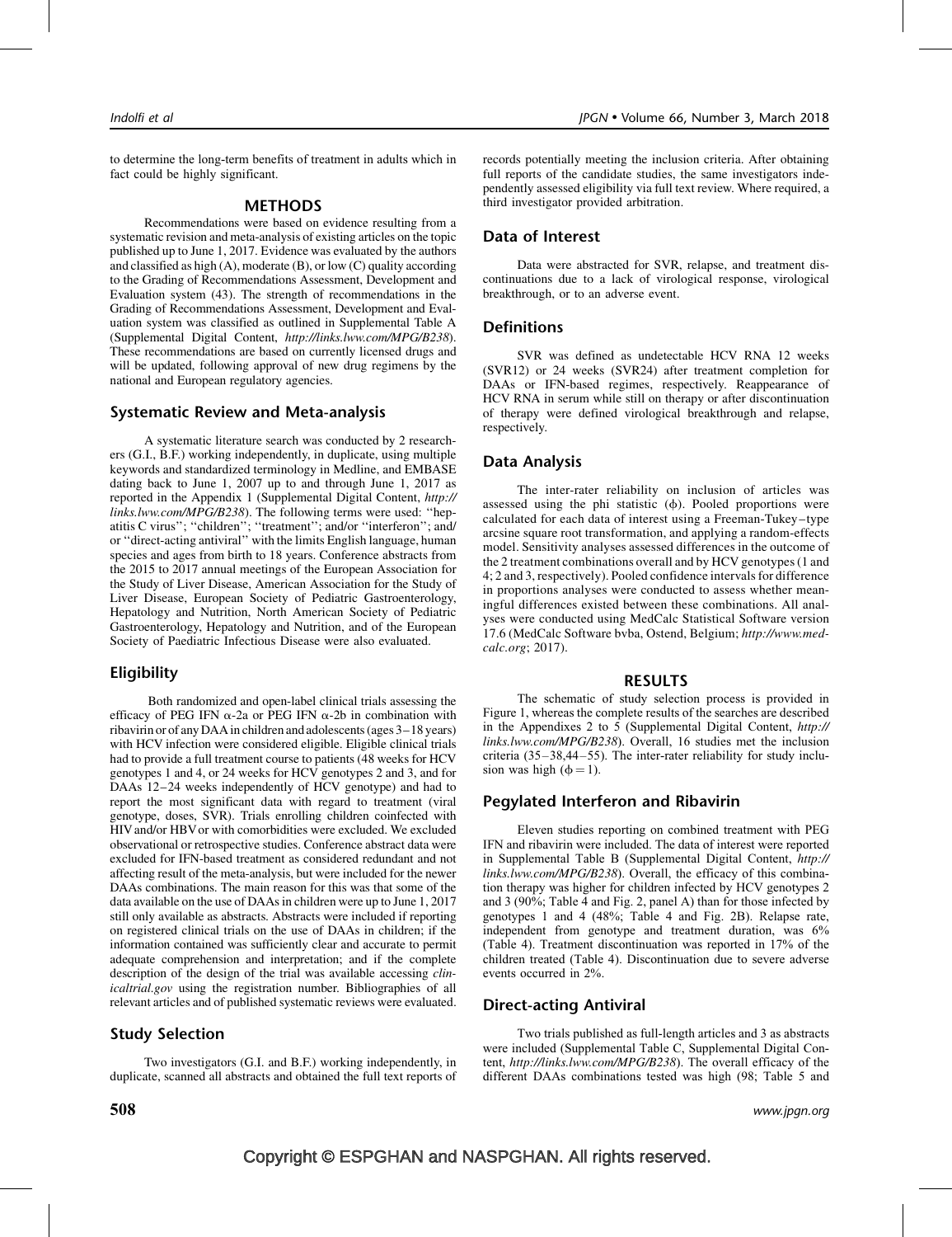

FIGURE 1. Flow chart of search results.

Fig. 3). Relapse rate was low (0.7%) and no treatment discontinuation was reported (Table 5).

#### Goal and Endpoint of Hepatitis C Virus Therapy

Independent of the treatment strategy used (PEG IFN and ribavirin or DAAs), the goal of therapy in children with chronic HCV infection is to cure the infection. The risk of HCV-related hepatic and extrahepatic complications in children is significantly lower than for adults. Advanced liver disease has been described in up to 4% of children with chronic infection in selected populations and could be prevented by curing HCV infection.

The endpoint of anti-HCV therapy is an SVR defined by undetectable HCV RNA in blood as assessed by a sensitive molecular method with a lower limit of detection (<15 IU/mL). SVR 12 weeks (SVR12) and/or 24 weeks (SVR24) after the end of treatment were used as endpoints in DAAs and in IFN-based studies, respectively. Adult data confirmed the high concordance between SVR12 and 24 (>99%) (56) and few long-term follow-up pediatric studies have shown that SVR24 corresponds to a definitive cure of HCV infection in 98% to 100% of cases (57,58). No longterm study (beyond 24 after the end of treatment) is presently available for DAAs in children.

#### Recommendation

 The goal of therapy in children is to cure HCV infection to prevent the possible progression of HCV-related liver disease and its complications (A1).

TABLE 4. Random-effects proportional meta-analysis of the data of interest assessed for children treated with pegylated interferon and ribavirin

| Outcome                           | Proportion<br>(95% confidence interval) | Number<br>of arms |
|-----------------------------------|-----------------------------------------|-------------------|
| Sustained virological response    |                                         |                   |
| Genotypes 1 and 4                 | 48.6 $(44.1-53.1)$                      | 11                |
| Genotypes 2 and 3                 | $90.9(84.2 - 95.9)$                     |                   |
| Relapse                           | $6.1(2.8-10.5)$                         | 10                |
| Virologic breakthrough            | $3.4(0.8-7.7)$                          | 8                 |
| Treatment discontinuation         | $17.7(6.4-33.2)$                        | 9                 |
| Due to lack of virologic response | $14.9(15.3-29.3)$                       |                   |
| Due to an adverse event           | $2.4(1.1-4.3)$                          |                   |

• The endpoint of therapy in children is undetectable HCV RNA in blood by a sensitive assay (lower limit of detection  $\leq$  15 IU/mL) 12 weeks (SVR12) after the end of DAAs treatment or 24 weeks (SVR24) after the end of PEG IFN and ribavirin (A1).

#### Indications for Treatment: Who Should Be Treated?

According to the currently available adult treatment guidelines  $(1-4)$  all treatment-naïve and -experienced patients with chronic HCV infection, independently of staging of liver disease, who are willing to be treated and who have no contraindications to treatment, should be considered for therapy. The timing of treatment in adult guidelines was impacted by the presence of significant fibrosis and cirrhosis, of extrahepatic manifestations or of comorbidities increasing the risk of rapid evolution of liver disease. Furthermore, treatment in adults is considered without delay in patients with HCV recurrence after liver transplantation and in those at risk of transmitting HCV. Adult guidelines changed significantly with the approval of the new DAAs combinations and indications for treatment are now based on the optimal safety and efficacy profiles irrespective of the costs that are the main limitation to the universal application of the new treatments.

The rationale underlying the indications for treatment of adults with chronic infection is valid also for children although the majority of them have a mild disease and do not need urgent treatment. In adults with chronic HCV infection assessment of liver disease severity is recommended before therapy (1,2). Noninvasive techniques are generally used as first line and liver biopsy is reserved for selected cases (1,2). Staging is highly relevant for adults, whereas it is less for children with chronic HCV infection as only a minority of them presents advanced liver disease. In children noninvasive techniques have not been validated yet and liver biopsy for obtaining liver tissue for histopathologic examination is still the criterion standard procedure for assessment of liver fibrosis (59). Although the presence of cirrhosis or advanced fibrosis affects the choice of the treatment regimen in adults, so far it has no effect in children where no alternative regimen is available. Liver stiffness measurement may replace in the future the use of liver histology for staging of HCV-related liver disease at least in adolescents. In the meantime, liver biopsy should be reserved for the few cases in which there is suspicion of advanced liver disease, potential additional etiologies or to confirm clinical evidence of cirrhosis (59).

Previous studies clearly demonstrated that both the physical and psychosocial health and cognitive functioning of asymptomatic children with chronic HCV infection are significantly reduced compared with children without HCV (60,61). Moreover, caregivers were highly distressed about their children's medical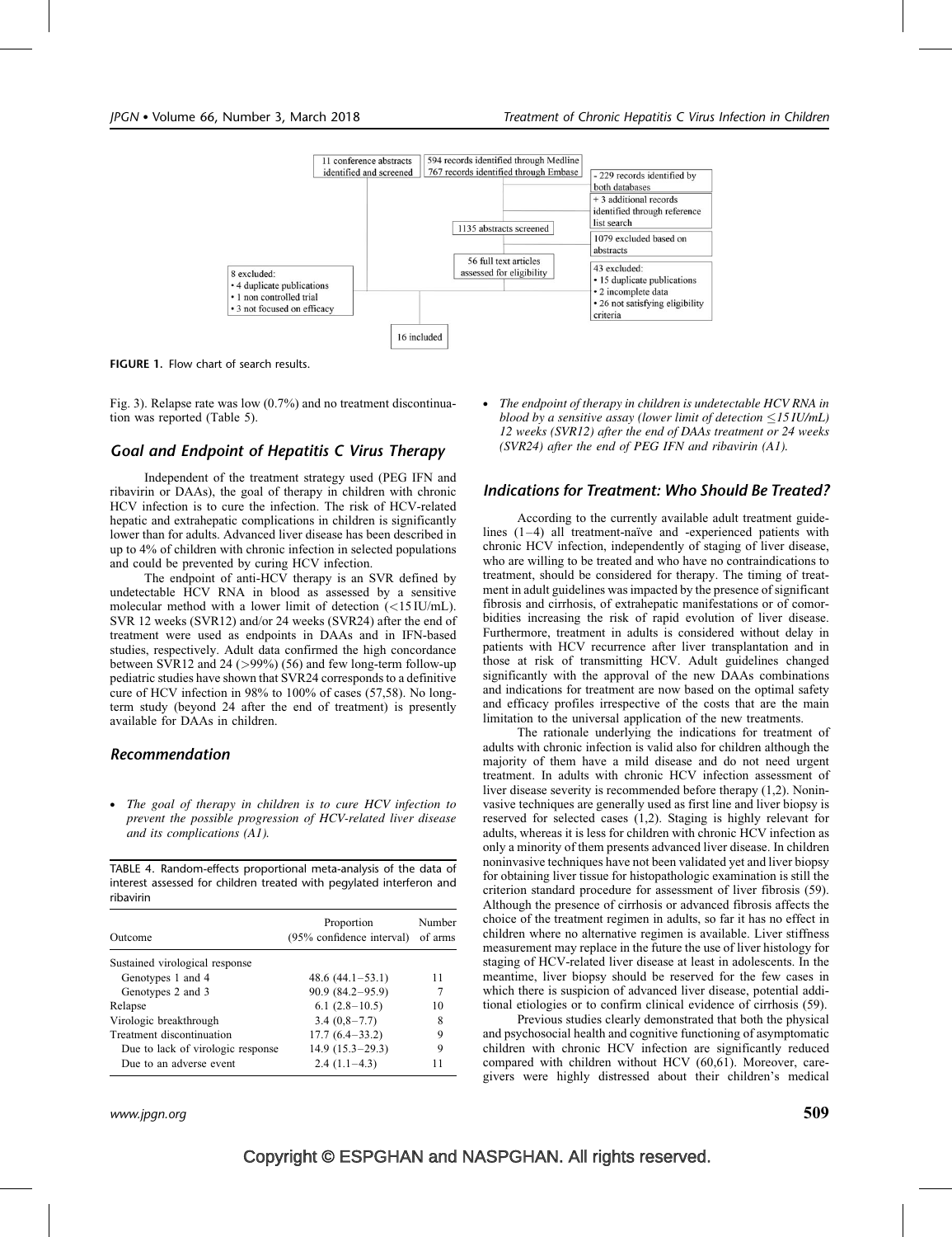

FIGURE 2. Meta-analysis results for sustained virological response in children infected with hepatitis C virus genotypes 2 and 3 (panel A) and 1 and 4 (panel B) treated with pegylated interferon and ribavirin. The study by Schwarz et al (49) was a prospective, randomized, controlled clinical trial; all the others were prospective, open-label and uncontrolled studies.

circumstances (61). Recently, it was demonstrated that adolescents treated with ledipasvir/sofosbuvir self-reported improvement of quality of life both during treatment and after achieving SVR that was confirmed by the parental assessment (62).

The cost of the new DAAs combination therapies have been an important obstacle to broader use of the treatment. The use of lower and therefore cheaper doses of DAAs in children when compared to adults could provide benefits in terms of potential cost savings. The recent data highlighting concerns about horizontal transmission of HCV infection in adolescents through injecting drug use in high-income settings provide additional evidence for supporting early treatment in children before they reach the age when this risk increases (63). This could also reduce the risk of sexual transmission of the infection.

## Recommendations

- The rationale underlying the indications for treatment of adults with chronic infection is valid also for children (B1).
- We recommend that all treatment-naïve and treatment-experienced children with chronic HCV infection are considered for therapy (A1).
- Liver biopsy for obtaining liver tissue for histopathologic examination is not routinely indicated in children with chronic HCV infection but it should be evaluated case-to-case (A1).

TABLE 5. Random-effects proportional meta-analysis of the data of interest assessed for children treated with direct acting antivirals

| Outcome                           | Proportion<br>(95% confidence interval) | Number<br>of arms |
|-----------------------------------|-----------------------------------------|-------------------|
| Sustained virological response    | 98.1 (96.2–99.3)                        |                   |
| Genotypes 1 and 4                 | $98.2 (96.2 - 99.5)$                    |                   |
| Genotypes 2 and 3                 | $96.9(90.9-99.8)$                       |                   |
| Relapse                           | $0.7(0.08-1.9)$                         |                   |
| Virologic breakthrough            | not calculable                          |                   |
| Treatment discontinuation         | not calculable                          | 5                 |
| Due to lack of virologic response | $_{0}$                                  |                   |
| Due to an adverse event           |                                         |                   |

- We recommend that treatment is considered without delay in presence of significant fibrosis and cirrhosis, extrahepatic manifestations and co-morbidities increasing the risk of rapid evolution of liver disease (solid organ or hematopoietic stem cell transplant recipients, other patients undergoing immunosuppressive treatments) (A1).
- Treatment can be generally deferred in age-cohorts where combined PEG IFN and ribavirin is the only treatment option (C1).

# Approved Drugs in Europe in 2017

Two different DAAs combinations for treatment of children with chronic HCV infection have so far been approved by the EMA and FDA, namely the fixed-dose combination of ledipasvir/sofosbuvir and of sofosbuvir and ribavirin. Both therapy combinations can be used in Europe only for children older than 12 years who are chronically infected by HCV genotypes 1 or 4 and 2 or 3, respectively. FDA approved the use of the two regimens also for children weighing at least 35 Kg. EMA approved the use of ledipasvir/sofosbuvir and sofosbuvir under the centralized authorization procedure. This procedure allows pharmaceutical companies to market the medicines throughout the European Union on the basis of a single marketing authorization although the synchronous availability of the drug in each Member State is not granted. Decisions about price and reimbursement depend on the potential role and use of the medicine in the context of the national health system and take place at a country level. The differences in the health systems across Europe together with the cost of the new drugs could result in the nonhomogeneous access of DAAs in different European countries. One of the major aims of the present position paper is to assist national and international regulatory agencies in speeding up and facilitating the availability of the drugs for this specific target population.

The therapeutic superiority of the new DAAs regimens when compared with the IFN-based ones in terms of efficacy couples with the better safety profile. A detailed description of the safety profile of IFN-based therapies is available elsewhere (64). The analysis of treatment discontinuation rates both for virological nonresponse/breakthrough and for adverse events related to therapy confirmed the safety of DAAs and the burdensome safety profile of PEG IFN and ribavirin. It is well known that children have a better tolerance to IFN and ribavirin than adults and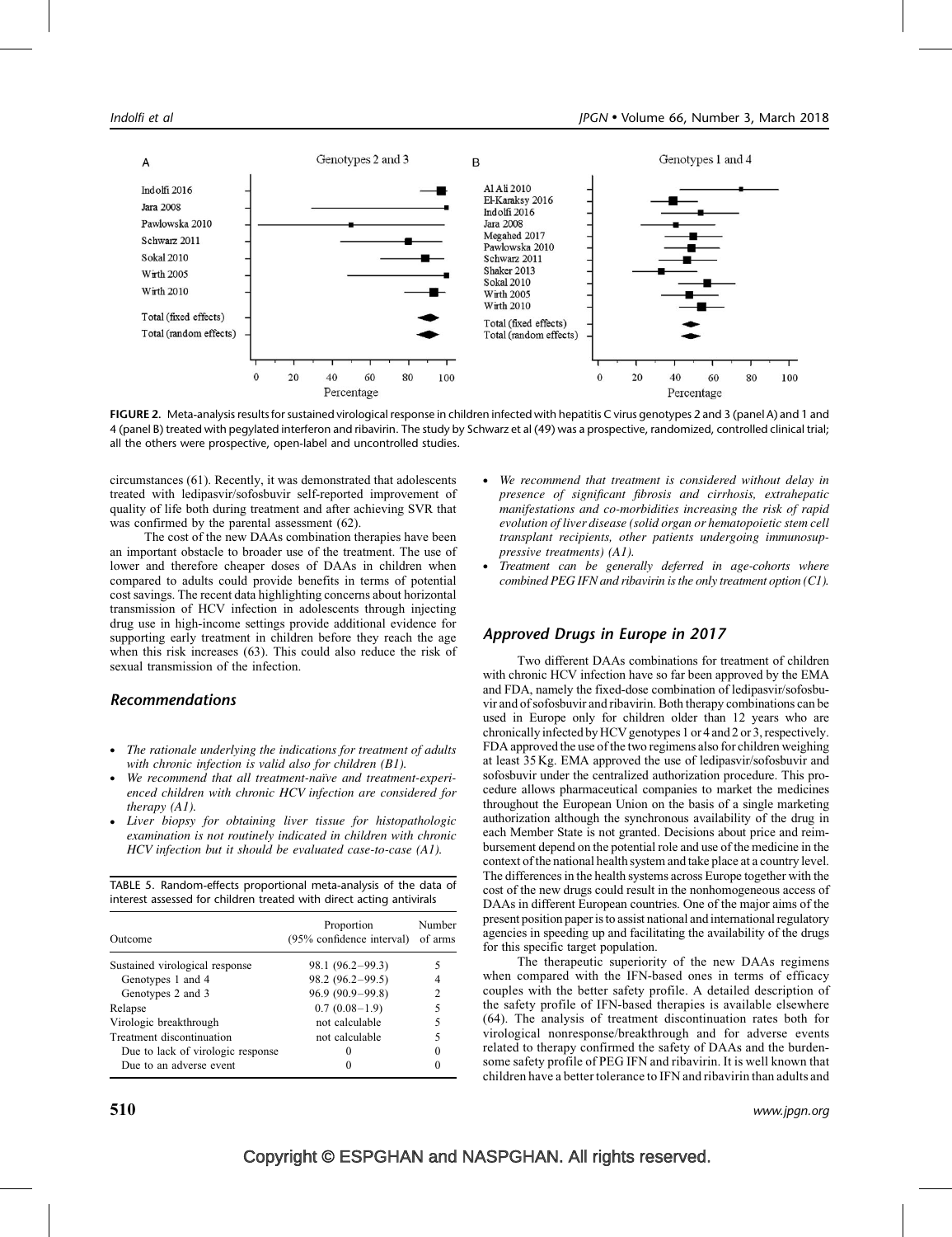

Sustained Virological Response

FIGURE 3. Meta-analysis results for sustained virological response in children infected with hepatitis C virus (all genotypes) treated with direct acting antivirals. All the clinical trials evaluated were prospective, open-label and uncontrolled.

that the treatment discontinuation rate due to adverse events related to therapy is not a good indicator ofthe safety of the treatment. Both on-therapy side effects, such as flu-like symptoms including fever, decreased appetite, asthenia, and fatigue and hematological complications such as anemia, leucopenia, and neutropenia, and possible irreversible after-therapy side effects, such as thyroid disease, diabetes, ophthalmologic complications, and impairment of growth (37,38,57,65), should be considered when assessing the risk-benefit profile of PEG IFN and ribavirin therapy in children with HCV infection.

# Patients Group 1: Treatment of Chronic Hepatitis C Virus Infection in Adolescents

The availability of safe IFN-free regimens for adolescents older than 12 years or children weighing >35 kg, makes these the best options in treatment-naïve and experienced patients independent of the stage of liver disease and of the presence or absence of comorbidities. Consequently, the combination of PEG IFN and ribavirin is no more recommended. The cost of the new drugs and the differences in the health systems across Europe could be responsible for the nonhomogeneous use of DAAs in different countries and regions. It is hoped that the publication of the present up-to-date position paper will assist national and international regulatory agencies and industry in setting up specific reimbursement schedules and discounting drug costs for this specific target population.

# Recommendations

 IFN-free regimens are the best options in HCV-infected adolescents ( $>12$  years of age, weight  $>35$  kg) independently of the stage of liver disease and of comorbidities (C1).

#### Panel: Recommendations for Treatment of Chronic HCV infection in Children

- The goal of therapy in children is to cure HCV infection to prevent the potential progression of HCV-related liver disease and its complications (A1).
- The endpoint of therapy in children is undetectable HCV RNA in blood by a sensitive assay (lower limit of detection  $\leq$ 15 IU/ml) 12 weeks (SVR12) after the end of DAAs treatment or 24 weeks (SVR24) after the end of PEG IFN and ribavirin (A1).
- ï The rationale underlying the indications for treatment of adults with chronic infection is valid also for children (B1)
- We recommend that all treatment-naïve and treatment-experienced children with chronic HCV infection are considered for therapy (A1).
- Liver biopsy for obtaining liver tissue for histopathologic examination is not routinely indicated in children with chronic HCV infection but it should be evaluated case-to-case (A1)
- We recommend that treatment is considered without delay in presence of significant fibrosis and cirrhosis, extrahepatic manifestations and co-morbidities increasing the risk of rapid evolution of liver disease (solid organ or haematopoietic stem cell transplant recipients, other patients undergoing immunosuppressive treatments) (A1)
- Treatment can be generally deferred in age-cohorts where combined PEG IFN and ribavirin is the only treatment option (C1)
- IFN-free regimens are the best options in HCV-infected adolescents (>12 years of age, weight > 35 kg) independently of the stage of liver disease and of co-morbidities (C1).
- PEG IFN and ribavirin are presently no more recommended for treatment of HCV-infected adolescents since 2017 (C1).
- We recommend that children older than 12 years or who weigh > 35 kg chronically infected with HCV genotype 1 or 4, are treated with the combination of ledipasvir (90 mg)/sofosbuvir (400 mg) with a single tablet administered once daily for 12 weeks (C1The recommended duration of therapy for treatment-experienced children with HCV genotype 1 infection and with compensated cirrhosis is 24 weeks (C2).
- We recommend that children older than 12 years or who weigh >35 Kg chronically infected with HCV genotype 2 are treated with sofosbuvir 400 mg once daily and weight-based ribavirin (15 mg/Kg in two divided doses) for 12 weeks (C1)
- We recommend that children older than 12 years or who weigh >35 Kg chronically infected with HCV genotype 3 are treated with  $\bullet$ sofosbuvir 400 mg once daily and weight-based ribavirin (15 mg/Kg in two divided doses) for 24 weeks (C1)
- We no longer recommend PEG IFN and ribavirin as a general treatment for children younger than 12 years infected with HCV (C1)
- In children younger than 12 years the decision to initiate therapy should be individualized to isolated cases based on the HCV genotype, severity of liver disease (as assessed by liver biopsy), potential for side effects, likelihood of response and presence of co-morbidities. These cases should be referred to a centre with experience in the treatment of children with chronic HCV infection and the possible offlabel use of DAAs could be considered (C1)

FIGURE 4. Panel: recommendations for treatment of chronic HCV infection in children. DAA = direct-acting antiviral; HCV = hepatitis C virus; PEG  $IFN =$  pegylated interferon;  $SVR =$  sustained virological response rate.

www.jpgn.org  $511$ 

# Copyright © ESPGHAN and NASPGHAN. All rights reserved.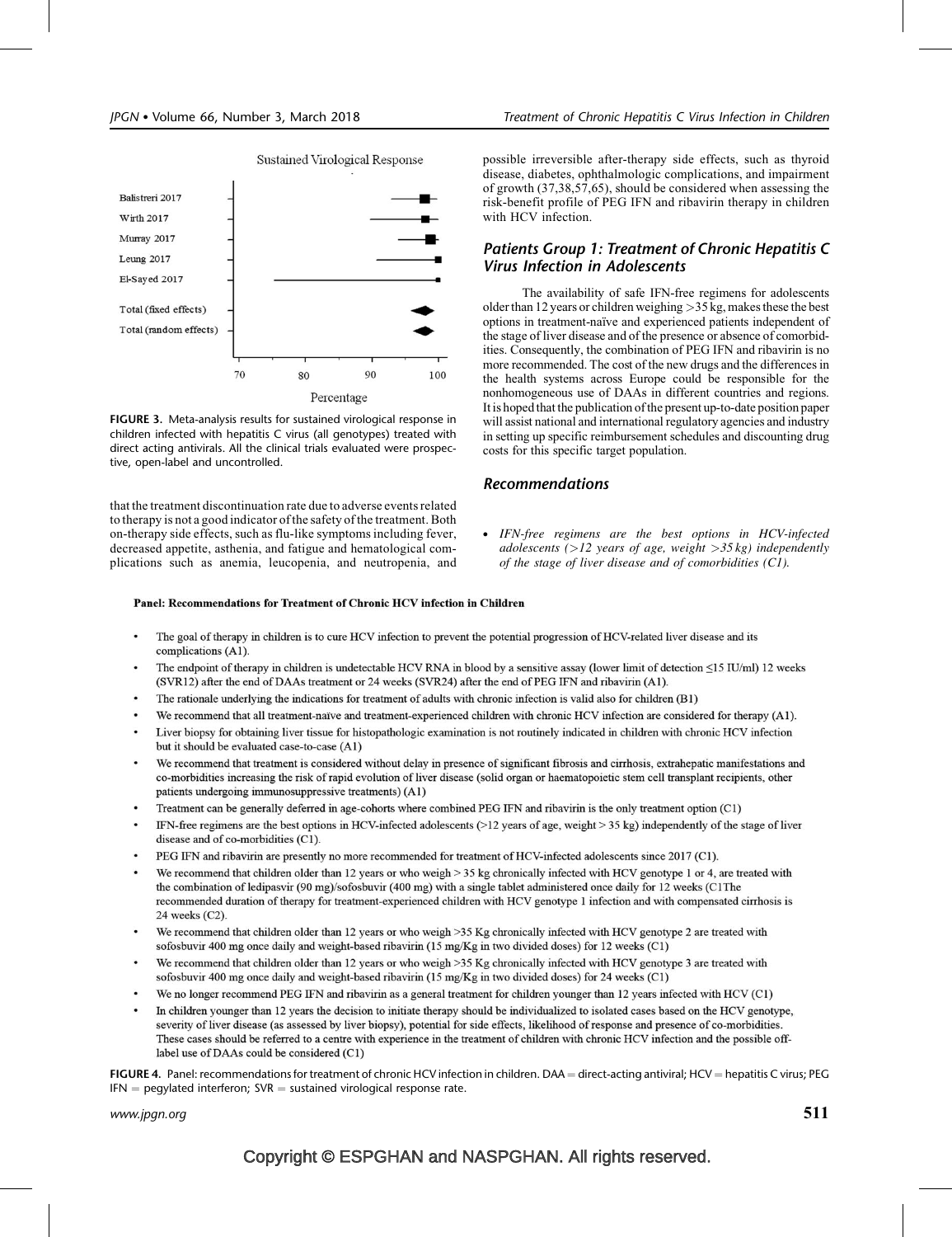PEG IFN and ribavirin are presently no more recommended for treatment of HCV-infected adolescents since 2017 (C1).

#### Treatment of Hepatitis C Virus Genotype 1 or 4 Infection

Only the fixed dose combination of ledipasvir/sofosbuvir is available for adolescents with HCV genotype 1 or 4 in 2017.

In the recently published registration trial, 100 patients have been enrolled and treated with the combination of ledipasvir (90 mg) and sofosbuvir (400 mg) as a single tablet administered once daily for 12 weeks (51). This prospective, open-label, uncontrolled study included 80 treatment-naïve, 1 patient with and 42 without cirrhosis, respectively and 57 patients in whom the degree of fibrosis was unknown. SVR was achieved in 98% (98/100) of cases after 12 weeks of treatment. The 2 patients who did not achieve SVR12 were lost to follow-up, 1 at treatment week 4, the other after having achieved end of treatment virological response. The most commonly reported adverse events were headache (27%), diarrhea (14%), and fatigue (13%), all being reversible after the treatment completion (51). None had severe adverse events and significant abnormalities in laboratory results. No data are currently available on possible shortening of the treatment to eight weeks as suggested in adults if their baseline HCV RNA level is  $<6$  million (6.8 Log) IU/mL (66). In this trial, children with HCV genotype 1 infection, who were treatment experienced with compensated cirrhosis were supposed to be treated for 24 weeks but no child with such characteristics was enrolled. The EMA- and FDA-approved duration of therapy with ledipasvir/sofosbuvir for treatment-experienced, cirrhotic children with HCV genotype 1 infection is 24 weeks.

### Recommendation

We recommend that children older than 12 years or who weigh  $>35$  kg chronically infected with HCV genotype 1 or 4, are treated with the combination of ledipasvir (90 mg)/sofosbuvir (400 mg) with a single tablet administered once daily for 12 weeks (C1). The recommended duration of therapy for treatment-experienced children with HCV genotype 1 infection and with compensated cirrhosis is 24 weeks (C2).

### Treatment of Hepatitis C Virus Genotype 2 or 3 Infection

Only one IFN-free treatment option, the association of sofosbuvir and ribavirin, is currently available for adolescents infected with HCV genotype 2 or 3. In the recently published prospective, open-label, uncontrolled registration trial, 52 patients have been enrolled and treated with sofosbuvir 400 mg once daily and weight-based ribavirin (15 mg/kg) twice daily for 12 (genotype 2) or 24 (genotype 3) weeks (52). Forty-three (83%) of the patients were treatment-naïve and 21 patients underwent liver biopsy showing the absence of cirrhosis. SVR12 was achieved in 98% (51/52) of cases and was 100% (13/13) for patients with genotype 2 and 97% (38/39) for genotype 3. The remaining patient was lost to follow-up after achieving SVR 4 weeks after the end of treatment and thus did not achieve SVR12. The most commonly reported reversible adverse events were nausea (27%) and headache (23%) (52).

Despite the good efficacy rate of the combined therapy with PEG IFN and ribavirin in children with chronic HCV infection (SVR24 in 90% of the children treated for 24 weeks), given the higher efficacy rate and the better safety profile of sofosbuvir and ribavirin, PEG IFN and ribavirin are no more recommended. It should be noted that the association of sofosbuvir and ribavirin is no more considered as standard of care for treatment of adults with HCV genotype 2 or 3, because other combinations, avoiding ribavirin, are available  $(1-4)$ . Hopefully, in the future until new ribavirin-free options will be available also for children substituting the association of sofosbuvir and ribavirin.

#### Recommendations

- We recommend that children older than 12 years or who weigh >35 kg chronically infected with HCV genotype 2 are treated with sofosbuvir 400 mg once daily and weight-based ribavirin (15 mg/kg in 2 divided doses) for 12 weeks (C1).
- We recommend that children older than 12 years or who weigh >35 kg chronically infected with HCV genotype 3 are treated with sofosbuvir 400 mg once daily and weight-based ribavirin (15 mg/kg in 2 divided doses) for 24 weeks (C1).

# Patients Group 2: Treatment of Chronic Hepatitis C Virus Infection in Children Younger Than 12 Years

No IFN-free treatment option is yet available for children younger than 12 years infected with HCV. There is uncertainty about how to manage these children. In the past, most of the children who received the therapy were treated independently of the stage of HCV-related liver damage to cure the infection and prevent the unpredictable progression of the disease. On the contrary, the majority of the infected children did not receive treatment given the overall mild nature of HCV-related liver disease, the low efficacy of PEG IFN with ribavirin (especially for genotypes 1 and 4) and its burdensome safety profile. At present, the latter approach is even more justified, given the results of the DAAs combinations in older pediatric age cohorts and the preliminary results of the fixed-dose combination of ledipasvir/sofosbuvir in children aged 6 to 11 years (53). In this prospective, open-label, uncontrolled trial 90 patients had been enrolled and all were treated with ledipasvir (45 mg) and sofosbuvir 200 mg once daily with a single tablet administered once daily for 12 weeks, except 1 genotype 1 treatment-experienced cirrhotic patient and 2 genotype 3 patients, who received 24 weeks of therapy. Eighty-six (96%) of the patients were infected by HCV genotype 1, and 2 each (2%) by HCV genotype 3 and 4. Eighteen (20%) were treatment-experienced and 2 had cirrhosis. Ninety-nine percent (89/90) of the children treated achieved SVR12. One genotype 1a patient with cirrhosis relapsed at fourth follow-up visit. The most commonly reported adverse events were headache (19%), fever (17%), and abdominal pain  $(15%) (53)$ .

In most cases treatment of children younger than 12 years could be postponed until the expected extension to the existing age indication for DAAs is granted. It is possible that the treatment could be warranted in isolated cases when there is a high clinical suspicion of advanced liver disease that is confirmed by a liver biopsy showing significant fibrosis (14,22,23,30). Such cases should be referred to a centre with experience in the treatment of children with chronic HCV infection and possible off-label use of DAAs should be considered.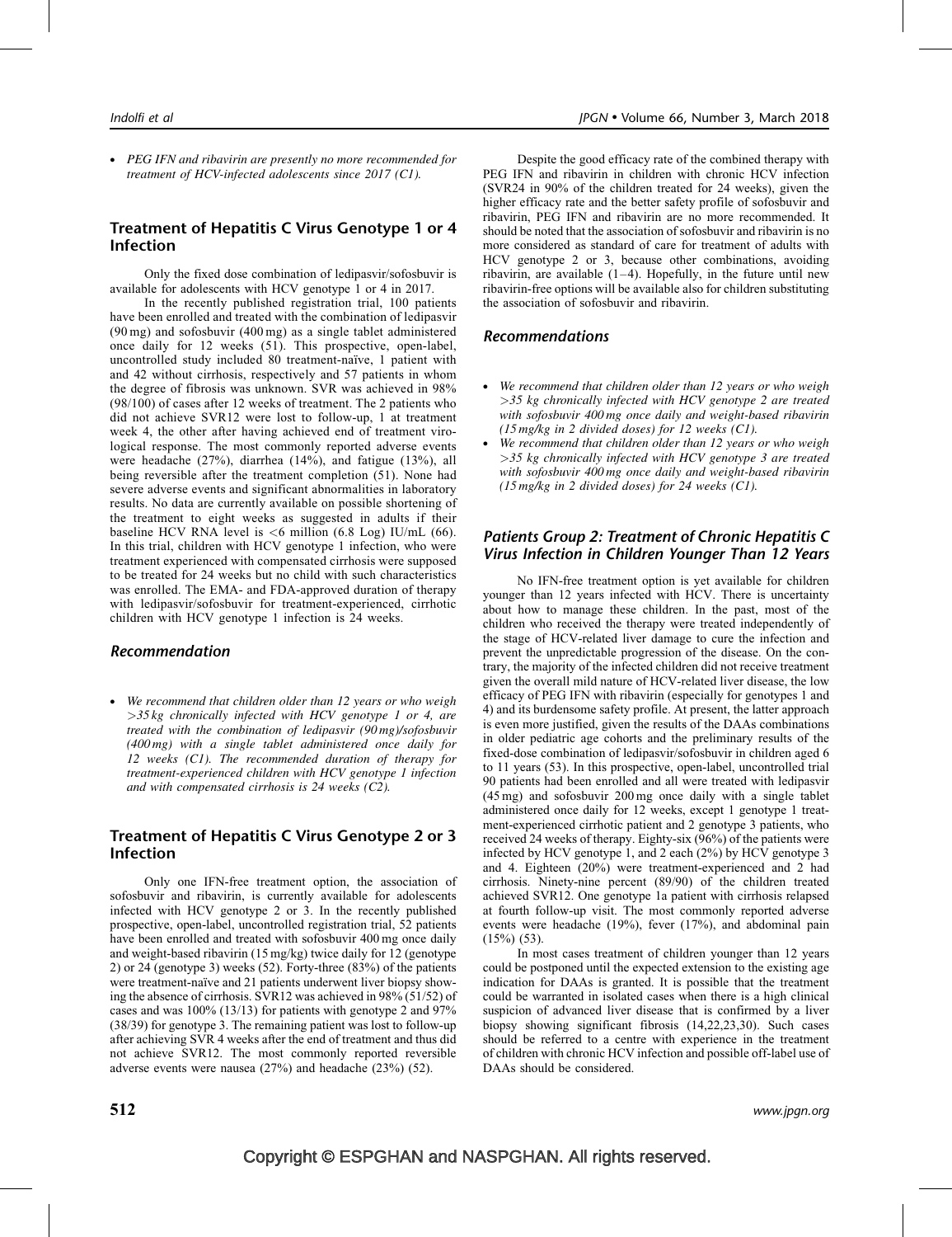#### Recommendation

- We no longer recommend PEG IFN and ribavirin as a general treatment for children younger than 12 years infected with HCV  $(C1)$ .
- In children younger than 12 years the decision to initiate therapy should be individualized to isolated cases based on the HCV genotype, severity of liver disease (as assessed by liver biopsy), potential for side effects, likelihood of response and presence of comorbidities. These cases should be referred to a center with experience in the treatment of children with chronic HCV infection and the possible off-label use of DAAs could be considered (C1).

#### Treatment of Special Groups

No data from controlled trials are available on the use of DAAs in children with coinfections (HBV, HIV), comorbidities (renal impairment, nonhepatic solid organ transplant recipients, children before and after liver transplantation, active drug users, patients with hemoglobinopathies and coagulation disorders) and nonsustained virological responders to DAAs. Isolated and highly promising experiences with young children undergoing liver transplantation or with cirrhosis are available (67,68). There is an ongoing debate as to whether adults with decompensated cirrhosis without hepatocellular carcinoma awaiting liver transplantation should be treated for their HCV infection before or after liver transplantation. The suggested approach is to initiate treatment as soon as possible to complete a full treatment course before transplantation (1,2). The positive effect of viral clearance on liver function may lead to delisting selected cases. When the patient is listed for liver transplantation and the expected waiting time is shorter than the duration of the full DAAs treatment course there is indication to make the transplant first and treat for HCV promptly after transplantation (1,2). In adults with HCV recurrence after liver transplantation treatment with DAAs is considered without delay (1,2). Similar approaches seem reasonable for children with decompensated cirrhosis without hepatocellular carcinoma awaiting or having undergone liver transplantation.

#### Perspective of New Treatments

At least 1 other treatment regimen (ombitasvir/paritaprevir/ ritonavir with or without dasabuvir with or without ribavirin) for children older than 12 years of age is at the clinical developmental stage. In the recently presented prospective, open-label, uncontrolled ZIRCON trial, 38 patients with HCV genotypes 1 or 4 infections were enrolled and treated with ombitasvir/paritaprevir/ ritonavir (150/100/25 mg once daily) with dasabuvir (only for those with genotype 1 infection; 250 mg twice daily) and /or ribavirin (for all patients with genotype 1a or 4 infection; 15 mg/kg divided twice daily) (54). All the patients received 12 weeks of treatment with the exception of 1 patient with HCV genotype 1a infection with cirrhosis who was treated for 24 weeks. Twenty-five (66%) of the patients were treatment-naïve and 37 (97%) were noncirrhotic. All 38 patients achieved SVR12 (100%). The most commonly reported adverse events were headache (21%) and asthenia  $(18%) (54)$ .

Recently, preliminary data from a prospective, open-label, uncontrolled trial on the combined therapy with sofosbuvir, daclatasvir with or without ribavirin  $(400 \text{ mg} + 60 \text{ mg} + 15 \text{ mg/kg})$  of 13 adolescents with HCV genotype 4 infection were presented. SVR was 100% (Supplemental Table C, Supplemental Digital Content, <http://links.lww.com/MPG/B238>) (55).

#### **CONCLUSIONS**

The fixed-dose combination ledipasvir/sofosbuvir and sofosbuvir used with ribavirin are safe and effective and are the best options for treatment of chronic HCV infection in adolescents. Despite the overall impressive results already obtained, it should be noted that the major conclusions and recommendations of the present position paper are based on a small number of trials of DAAs, all with a short follow-up. This should be accounted for as a major limitation and the availability of more studies and of the long-term follow-up data is needed to confirm the present results. However, the existing adult long-term experience with DAAs is highly encouraging.

Drug development continues and these recommendations will need to be updated regularly, following approval of new drug regimens by the EMA. The next generation, ribavirin-free, DAA combinations (ie, sofosbuvir/velpatasvir and glecaprevir/pibrentasvir) demonstrate high pan-genotypic efficacy with shorter duration of treatment while maintaining the highest safety profiles. This is particularly relevant for HCV genotype 3 infection where sofosbuvir and ribavirin is no more a recommended regimen in adults.

The present position paper advocates treatment of adolescents with chronic HCV infection and is directed to health authorities to recognize the importance of treating this special group of patients affording the cost of treatment. Chronic HCV infection has overall a benign course in children but treatment should be an integral component of the public health approach needed for success in moving toward eradication of hepatitis C.

#### **REFERENCES**

- 1. AASLD-IDSA. Recommendations for testing, managing, and treating hepatitis C. Web site <http://www.hcvguidelines.org/> Accessed September 20, 2017.
- 2. EASL. EASL recommendations on treatment of hepatitis C 2016. J Hepatol 2017;66:153–94.
- 3. WHO. Guidelines for the screening, care and treatment of persons with hepatitis C infection. 2014. [http://www.who.int/hiv/pub/hepatitis/hepa](http://www.who.int/hiv/pub/hepatitis/hepatitis-c-guidelines/en/)[titis-c-guidelines/en/](http://www.who.int/hiv/pub/hepatitis/hepatitis-c-guidelines/en/). Accessed September 20, 2017.
- 4. Omata M, Kanda T, Wei L, et al. APASL consensus statements and recommendation on treatment of hepatitis C. Hepatol Int 2016;10:702–26.
- 5. Thorne C, Indolfi G, Turkova A, et al. Treating hepatitis C virus in children: time for a new paradigm. J Virus Erad 2015;1:203–5.
- 6. Indolfi G, Thorne C, El Sayed MH, et al. The challenge of treating children with hepatitis C virus infection. J Pediatr Gastroenterol Nutr 2017;64:851–4.
- 7. WHO. Global Hepatitis Report 2017. Geneva: World Health Organization; 2017. [http://www.who.int/hepatitis/publications/global-hepatitis](http://www.who.int/hepatitis/publications/global-hepatitis-report2017/en/)[report2017/en/](http://www.who.int/hepatitis/publications/global-hepatitis-report2017/en/). Accessed August 20, 2017.
- 8. Gower E, Estes C, Blach S, et al. Global epidemiology and genotype distribution of the hepatitis C virus infection.  $\overline{J}$  Hepatol 2014;61:S45–57.
- 9. El-Sayed M, Razavi H. Global estimate of HCV infection in the pediatric and adolescent population. J Hepatol 2015;62:831–2.
- 10. Thursz M, Fontanet A. HCV transmission in industrialized countries and resource-constrained areas. Nat Rev Gastroenterol Hepatol 2014;11:28–35.
- 11. Indolfi G, Azzari C, Resti M. Perinatal transmission of hepatitis C virus. J Pediatr 2013;163:1549.e1–52.e1.
- 12. Hepatitis CDC. C virus infection among adolescents and young adults: Massachusetts, 2002–2009. MMWR Morb Mortal Wkly Rep 2011;60: 537–41.
- 13. Layden JE, Phillips RO, Owusu-Ofori S, et al. High frequency of active HCV infection among seropositive cases in West Africa and evidence for multiple transmission pathways. Clin Infect Dis 2015;60:1033–41.
- 14. Bortolotti F, Verucchi G, Cammà C, et al. Long-term course of chronic hepatitis C in children: from viral clearance to end-stage liver disease. Gastroenterology 2008;134:1900–7.

# Copyright © ESPGHAN and NASPGHAN. All rights reserved.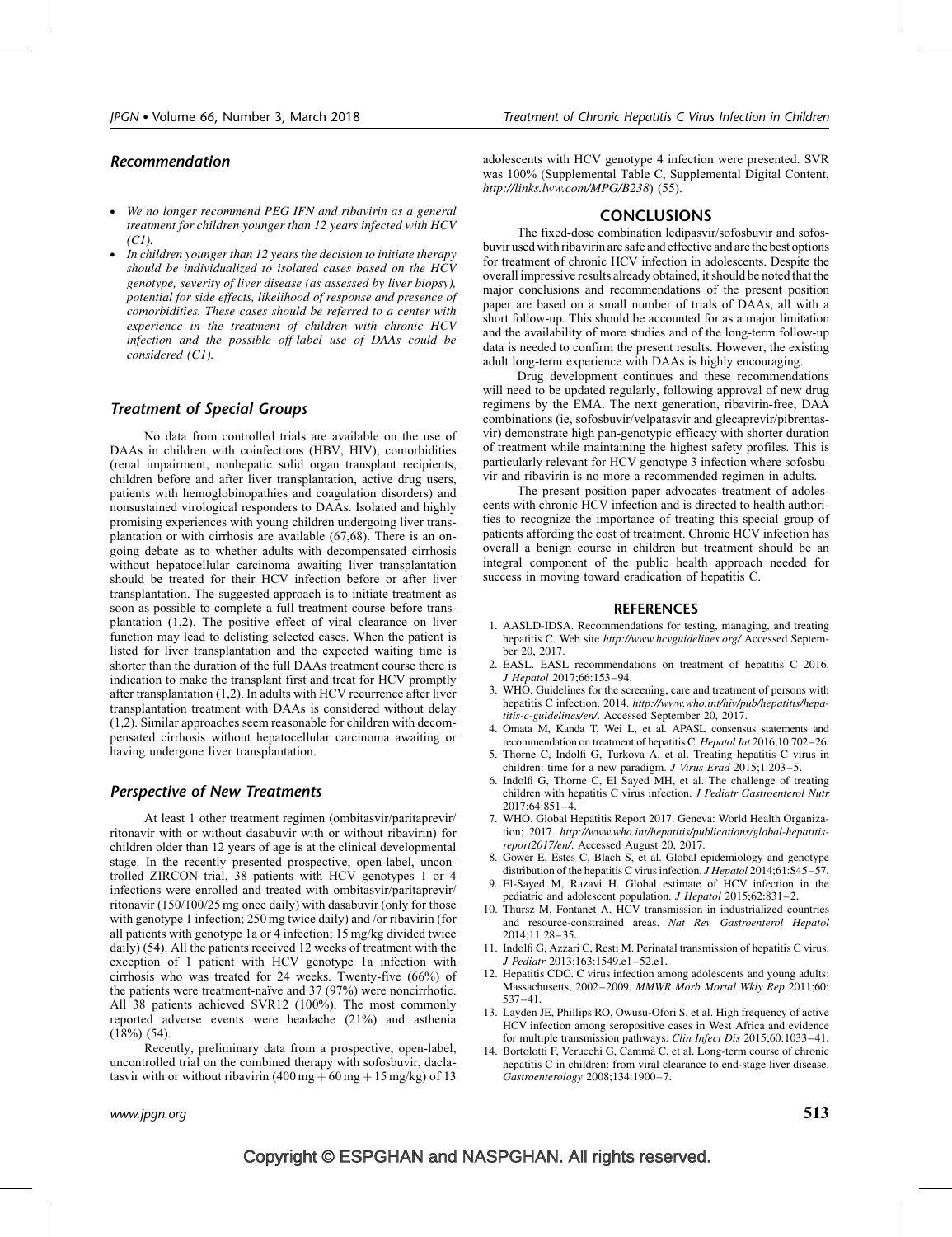- 15. Network EPHCV. Three broad modalities in the natural history of vertically acquired hepatitis C virus infection. Clin Infect Dis  $2005:41:45-51$ .
- 16. Resti M, Jara P, Hierro L, et al. Clinical features and progression of perinatally acquired hepatitis C virus infection. J Med Virol 2003;70:373–7.
- 17. Jara P, Resti M, Hierro L, et al. Chronic hepatitis C virus infection in childhood: clinical patterns and evolution in 224 white children. Clin Infect Dis 2003;36:275–80.
- 18. Cacoub P, Gragnani L, Comarmond C, et al. Extrahepatic manifestations of chronic hepatitis C virus infection. Dig Liver Dis 2014;46(suppl 5):S165–73.
- 19. Garazzino S, Calitri C, Versace A, et al. Natural history of vertically acquired HCV infection and associated autoimmune phenomena. Eur J Pediatr 2014;173:1025–31.
- 20. Indolfi G, Stagi S, Bartolini E, et al. Thyroid function and anti-thyroid autoantibodies in untreated children with vertically acquired chronic hepatitis C virus infection. *Clin Endocrinol* (*Oxf*) 2008;68:117–21.
- 21. Indolfi G, Guido M, Azzari C, et al. Histopathology of hepatitis C in children, a systematic review: implications for treatment. Expert Rev Anti Infect Ther 2015;13:1225–35.
- 22. Goodman ZD, Makhlouf HR, Liu L, et al. Pathology of chronic hepatitis C in children: liver biopsy findings in the Peds-C trial. Hepatology 2008;47:836–43.
- 23. Guido M, Bortolotti F, Leandro G, et al. Fibrosis in chronic hepatitis C acquired in infancy: is it only a matter of time? Am J Gastroenterol 2003;98:660–3.
- 24. Badizadegan K, Jonas MM, Ott MJ, et al. Histopathology of the liver in children with chronic hepatitis C viral infection. Hepatology 1998;28:1416–23.
- 25. Castellino S, Lensing S, Riely C, et al. The epidemiology of chronic hepatitis C infection in survivors of childhood cancer: an update of the St Jude Children's Research Hospital hepatitis C seropositive cohort. Blood 2004;103:2460–6.
- 26. García-Monzón C, Jara P, Fernández-Bermejo M, et al. Chronic hepatitis C in children: a clinical and immunohistochemical comparative study with adult patients. Hepatology 1998;28:1696–701.
- 27. Guido M, Bortolotti F, Jara P, et al. Liver steatosis in children with chronic hepatitis C. Am J Gastroenterol 2006;101:2611-5.
- 28. Harris HE, Mieli-Vergani G, Kelly D, et al. A national sample of individuals who acquired hepatitis C virus infections in childhood or adolescence: risk factors for advanced disease. J Pediatr Gastroenterol Nutr 2007;45:335–41.
- 29. Kage M, Fujisawa T, Shiraki K, et al. Pathology of chronic hepatitis C in children. Child Liver Study Group of Japan. Hepatology 1997;26:771-5.
- 30. Mohan P, Barton BA, Narkewicz MR, et al. Evaluating progression of liver disease from repeat liver biopsies in children with chronic hepatitis C: a retrospective study. Hepatology 2013;58:1580–6.
- 31. Vogt M, Lang T, Frösner G, et al. Prevalence and clinical outcome of hepatitis C infection in children who underwent cardiac surgery before the implementation of blood-donor screening. N Engl J Med 1999;341:866–70.
- 32. Iorio R, Giannattasio A, Sepe A, et al. Chronic hepatitis C in childhood: an 18-year experience. Clin Infect Dis 2005;41:1431–7.
- 33. Gonza´lez-Peralta RP, Langham MR, Andres JM, et al. Hepatocellular carcinoma in 2 young adolescents with chronic hepatitis C. J Pediatr Gastroenterol Nutr 2009;48:630–5.
- 34. Malik S, Dekio F, Wen JW. Liver transplantation in a child with multifocal hepatocellular carcinoma hepatitis C and management of post-transplant viral recurrence using boceprevir. Pediatr Transplant 2014;18:E64–8.
- 35. Wirth S, Pieper-Boustani H, Lang T, et al. Peginterferon alfa-2b plus ribavirin treatment in children and adolescents with chronic hepatitis C. Hepatology 2005;41:1013–8.
- 36. Jara P, Hierro L, de la Vega A, et al. Efficacy and safety of peginterferonalpha2b and ribavirin combination therapy in children with chronic hepatitis C infection. Pediatr Infect Dis J 2008;27:142-8.
- 37. Sokal EM, Bourgois A, Stéphenne X, et al. Peginterferon alfa-2a plus ribavirin for chronic hepatitis C virus infection in children and adolescents. J Hepatol 2010;52:827–31.
- 38. Wirth S, Ribes-Koninckx C, Calzado MA, et al. High sustained virologic response rates in children with chronic hepatitis C receiving peginterferon alfa-2b plus ribavirin. J Hepatol 2010;52:501–7.
- 39. Webster DP, Klenerman P, Dusheiko GM, et al. Hepatitis C. Lancet 2015;385:1124–35.
- 40. Jakobsen JC, Nielsen EE, Feinberg J, et al. Direct-acting antivirals for chronic hepatitis C. Cochrane Database Syst Rev 2017;6:CD012143.
- 41. AASLD. AASLD Expresses Concern for Cochrane Review of DAAs. [https://www.aasld.org/about-aasld/press-room/aasld-expresses-con](https://www.aasld.org/about-aasld/press-room/aasld-expresses-concern-cochrane-review-daas)[cern-cochrane-review-daas](https://www.aasld.org/about-aasld/press-room/aasld-expresses-concern-cochrane-review-daas). Accessed August 20, 2017.
- 42. European Association for the Study of the Liver. Response to the Cochrane systematic review on DAA-based treatment of chronic hepatitis C. J Hepatol 2017;67:663–4.
- 43. Guyatt GH, Oxman AD, Vist GE, et al. GRADE: an emerging consensus on rating quality of evidence and strength of recommendations. BMJ 2008;336:924–6.
- 44. Al Ali J, Owayed S, Al-Qabandi W, et al. Pegylated interferon alfa-2b plus ribavirin for the treatment of chronic hepatitis C genotype 4 in adolescents. Ann Hepatol 2010;9:156–60.
- 45. El-Karaksy HM, Sharaf SA, Mandour IA, et al. Effect of interleukin-10 gene promoter polymorphisms  $-1082$  G/A and  $-592$  C/A on response to therapy in children and adolescents with chronic hepatitis C virus infection. Hum Immunol 2016;77:1248–53.
- 46. Indolfi G, Nebbia G, Cananzi M, et al. Kinetic of virologic response to pegylated interferon and ribavirin in children with chronic hepatitis C predicts the effect of treatment. Pediatr Infect Dis J 2016;35:1300–3.
- 47. Megahed A, Salem N, Fathy A, et al. Pegylated interferon alpha/ ribavirin therapy enhances bone mineral density in children with chronic genotype 4 HCV infection. World J Pediatr 2017;13:346–52.
- 48. Pawlowska M, Pilarczyk M, Halota W. Virologic response to treatment with pegylated interferon alfa-2b and Ribavirin for chronic hepatitis C in children. Med Sci Monit 2010;16:Cr616–21.
- 49. Schwarz KB, Gonzalez-Peralta RP, Murray KF, et al. The combination of ribavirin and peginterferon is superior to peginterferon and placebo for children and adolescents with chronic hepatitis C. Gastroenterology 2011;140:450.e1–8.e1.
- 50. Shaker OG, Nassar YH, Nour ZA, et al. Single-nucleotide polymorphisms of IL-10 and IL-28B as predictors of the response of IFN therapy in HCV genotype 4-infected children. J Pediatr Gastroenterol Nutr 2013;57:155–60.
- 51. Balistreri WF, Murray KF, Rosenthal P, et al. The safety and effectiveness of ledipasvir-sofosbuvir in adolescents 12-17 years old with hepatitis C virus genotype 1 infection. Hepatology 2017;66:371-8.
- 52. Wirth S, Rosenthal P, Gonzalez-Peralta RP, et al. Sofosbuvir and ribavirin in adolescents 12 to 17 years old with hepatitis c virus genotype 2 or 3 infection. Hepatology 2017;66:1102–10.
- 53. Murray KF, Balistreri W, Bansal S, et al. Ledipasvir/sofosbuvir  $\pm$  ribavirin for 12 or 24 weeks is safe and effective in children 6-11 years old with chronic hepatitis C infection. J Hepatol 2017;66:S101.
- 54. Leung DH, Yao B, Viani RM, et al. ZIRCON: pharmacokinetics, safety, and efficacy of ombitasvir/paritaprevir/ritonavir  $\pm$  dasabuvir  $\pm$  ribavirin in adolescents with genotype 1 or 4 hepatitis C virus infection. J Hepatol 2017;66:S300.
- 55. El-Sayed M, Hassany M, Asem N. A pilot study for safety and efficacy of 12 weeks sofosbuvir plus daclatasvir with or without ribavirin in Egyptian adolescents with chronic hepatitis C virus Infection. J Hepatol 2017;66:THU412.
- 56. Martinot-Peignoux M, Stern C, Maylin S, et al. Twelve weeks posttreatment follow-up is as relevant as 24 weeks to determine the sustained virologic response in patients with hepatitis C virus receiving pegylated interferon and ribavirin. Hepatology 2010;51:1122–6.
- 57. Haber B, Alonso E, Pedreira A, et al. Long-term follow-up of children treated with peginterferon and ribavirin for hepatitis c virus infection. J Pediatr Gastroenterol Nutr 2017;64:89–94.
- 58. Kelly DA, Haber B, Gonzalez-Peralta RP, et al. Durability of sustained response shown in paediatric patients with chronic hepatitis C who were treated with interferon alfa-2b plus ribavirin. J Viral Hepat 2012;19:263–70.
- 59. Dezsofi A, Baumann U, Dhawan A, et al. Liver biopsy in children: position paper of the ESPGHAN Hepatology Committee. J Pediatr Gastroenterol Nutr 2015;60:408–20.
- 60. Nydegger A, Srivastava A, Wake M, et al. Health-related quality of life in children with hepatitis C acquired in the first year of life. J Gastroenterol Hepatol 2008;23:226–30.
- 61. Rodrigue JR, Balistreri W, Haber B, et al. Impact of hepatitis C virus infection on children and their caregivers: quality of life, cognitive, and emotional outcomes. J Pediatr Gastroenterol Nutr 2009;48:341–7.